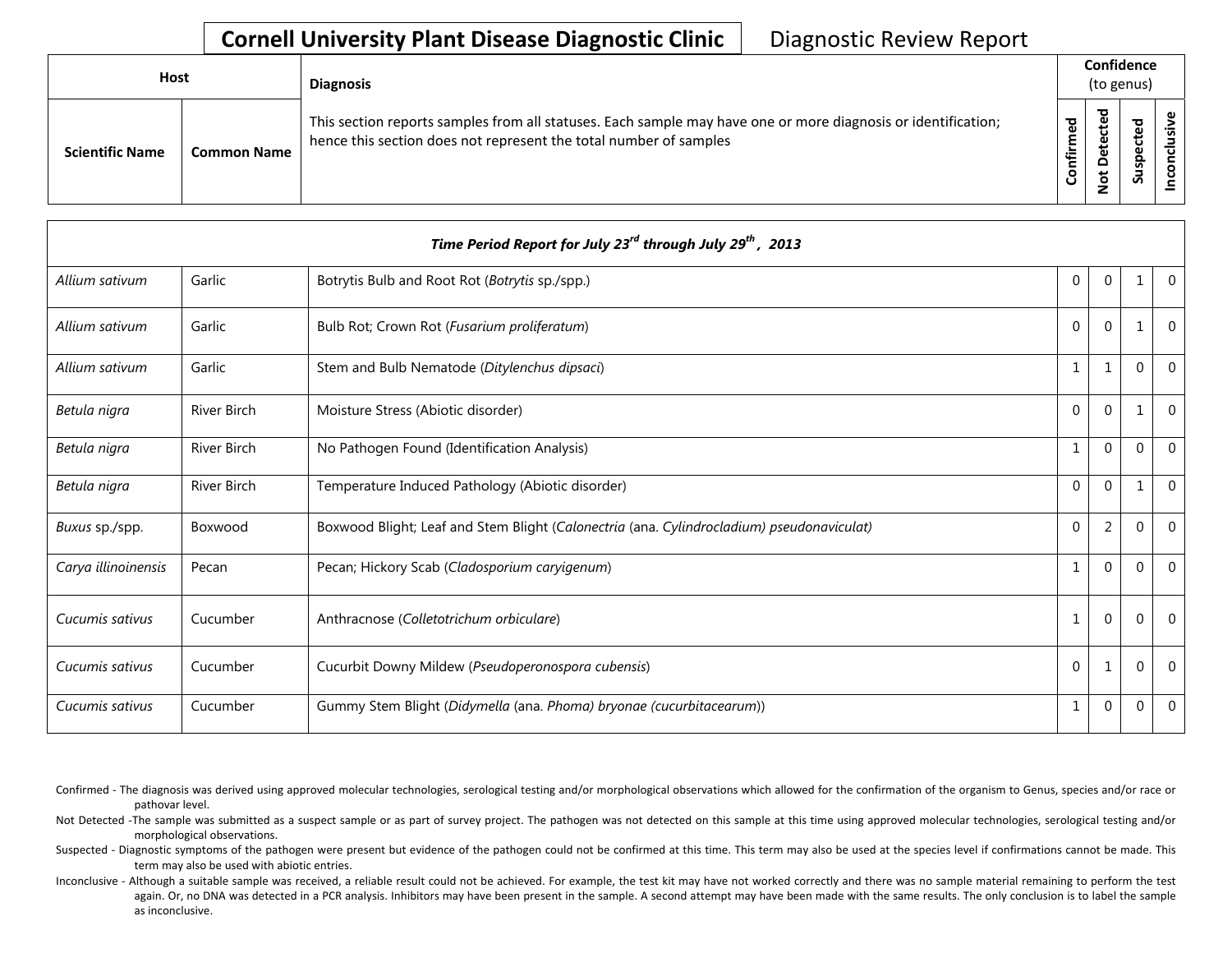## **Cornell University Plant Disease Diagnostic Clinic** | Diagnostic Review Report

| Host                   |                    | <b>Diagnosis</b>                                                                                                                                                                   |                                  | Confidence<br>(to genus)  |                            |  |
|------------------------|--------------------|------------------------------------------------------------------------------------------------------------------------------------------------------------------------------------|----------------------------------|---------------------------|----------------------------|--|
| <b>Scientific Name</b> | <b>Common Name</b> | This section reports samples from all statuses. Each sample may have one or more diagnosis or identification;<br>hence this section does not represent the total number of samples | $\mathbf{\sigma}$<br>ឌី<br>onfir | g<br>ں<br>ete<br><u>ខ</u> | ਠ<br>ن<br>௨<br>s<br>◡<br>S |  |

| Gleditsia         | Common      |                                                                     |              |              |                |                |
|-------------------|-------------|---------------------------------------------------------------------|--------------|--------------|----------------|----------------|
| triacanthos       | Honeylocust | Anthracnose; Colletotrichum Leaf Spot (Colletotrichum sp./spp.)     | $\mathbf{1}$ | $\mathbf{0}$ | $\mathbf{0}$   | $\overline{0}$ |
| Gleditsia         | Common      |                                                                     |              |              |                |                |
| triacanthos       | Honeylocust | Cercospora Leaf Spot (Cercospora sp./spp.)                          | $\mathbf{1}$ | $\Omega$     | $\mathbf 0$    | $\overline{0}$ |
| Lycopersicon      |             |                                                                     |              |              |                |                |
| sp./spp.          | Tomato      | Insect Damage (Unidentified Insect)                                 | $\mathbf{1}$ | $\Omega$     | $\mathbf 0$    | $\overline{0}$ |
| Lycopersicon      |             |                                                                     |              |              |                |                |
| sp./spp.          | Tomato      | Not Pathogen; Saprophyte (Secondary Agents; Saprophytes; Unspecif.) | $\mathbf{1}$ | $\Omega$     | $\mathbf{0}$   | $\overline{0}$ |
| Lycopersicon      |             |                                                                     |              |              |                |                |
| sp./spp.          | Tomato      | Septoria Leaf Spot (Septoria lycopersici)                           | $\mathbf 1$  | $\Omega$     | $\overline{0}$ | $\overline{0}$ |
| Magnolia sp./spp. | Magnolia    | Insufficient Light (Abiotic disorder)                               | $\mathbf 0$  | 0            | 1              | $\overline{0}$ |
| Magnolia sp./spp. | Magnolia    | Moisture Stress (Abiotic disorder)                                  | $\Omega$     | $\theta$     | 1              | $\overline{0}$ |
| Magnolia sp./spp. | Magnolia    | Powdery Mildew (Oidium sp./spp.)                                    | $\mathbf{1}$ | $\mathbf{0}$ | $\overline{0}$ | $\overline{0}$ |
| Prunus sp.        | Cherry      | Bacterial Canker (Pseudomonas syringae)                             | $\mathbf 0$  | $\mathbf{1}$ | $\mathbf{0}$   | $\Omega$       |
| Prunus sp.        | Cherry      | Phomopsis Dieback; Tip Blight; Canker (Phomopsis sp./spp.)          | $\mathbf{1}$ | $\Omega$     | $\mathbf 0$    | $\overline{0}$ |

Confirmed - The diagnosis was derived using approved molecular technologies, serological testing and/or morphological observations which allowed for the confirmation of the organism to Genus, species and/or race or pathovar level.

Not Detected -The sample was submitted as a suspect sample or as part of survey project. The pathogen was not detected on this sample at this time using approved molecular technologies, serological testing and/or morphological observations.

Suspected - Diagnostic symptoms of the pathogen were present but evidence of the pathogen could not be confirmed at this time. This term may also be used at the species level if confirmations cannot be made. This term may also be used with abiotic entries.

Inconclusive - Although a suitable sample was received, a reliable result could not be achieved. For example, the test kit may have not worked correctly and there was no sample material remaining to perform the test again. Or, no DNA was detected in a PCR analysis. Inhibitors may have been present in the sample. A second attempt may have been made with the same results. The only conclusion is to label the sample as inconclusive.